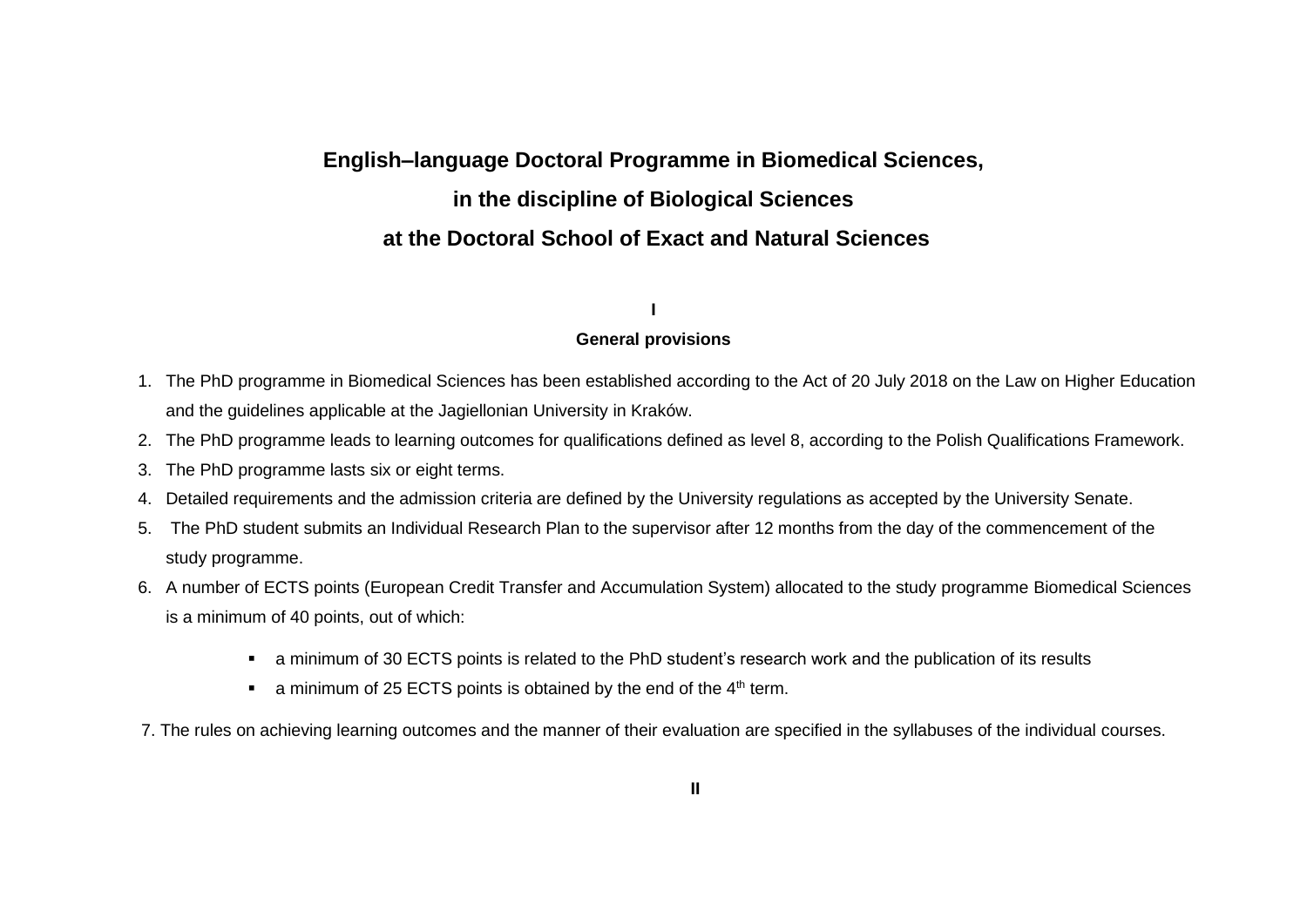#### **Occupational internship**

1. The occupational internship programme is realised in the form of conducting classes with students as well as assisting in this process.

2. Occupational internships can also take the form of conducting activities with the purpose of popularising science.

3. The number of hours allocated to the internship programme must not exceed 60 hours per academic year.

## III

#### **Evaluation of study and scientific programme accomplishments**

1. The supervisor monitors the study programme implemented by the PhD student and his/her Individual Research Plan.

2. Annually, no later than by 30 September, the supervisor submits to the study programme manager written information on the implementation of the Individual Research Plan and the assessment of the PhD student's progress.

3. The PhD programme manager evaluates the implementation of the study programme and research programme on the basis of the information from supervisors and a report from the University IT system.

4. Changing an Individual Research Plan, in particular changing or postponing some of the PhD student's duties to another date, requires the approval of the study programme manager.

5. The PhD programme manager may decide to accept as part of the performance of duties (with the appropriate allocation of ECTS points) courses or classes not specified in the study programme.

6. By the end of the 4th term, the PhD student shall be subject to the mid-term evaluation before a committee appointed by the director.

7. The evaluation dates are established by the study programme manager.

8. 30 days before the scheduled committee meeting, the PhD student shall submit to the study programme manager a written report on the implementation of the individual research plan. The report must be approved by the supervisor before submission.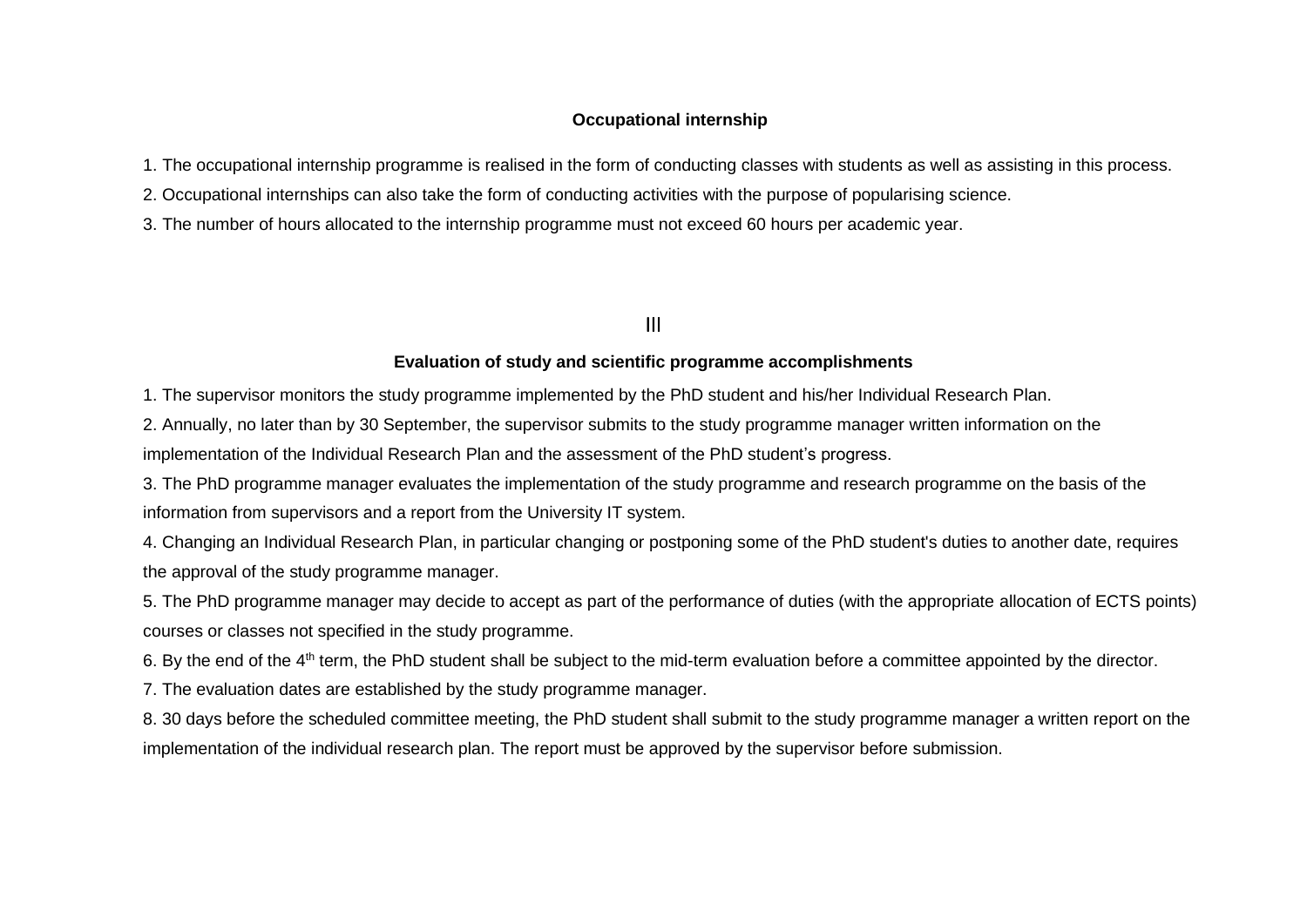9. The mid-term evaluation committee meeting in the part that concerns presenting by the PhD student's research results and a follow up discussion is public. However, neither the supervisor nor auxiliary supervisor can take part in this part of the committee meeting. In the classified part of the meeting, the committee discusses the result of the mid-term evaluation and prepares the justification of the verdict.

# IV

#### **Schedule**

|  |  |  | <b>Study Programme in Biological Sciences</b> |  |
|--|--|--|-----------------------------------------------|--|
|  |  |  |                                               |  |

| Doctoral School of Exact and Natural Sciences<br><b>Study Programme: Biological Sciences</b> |                                                                                                                                                                                                                                                                                                                                                                                                                                                       |                                              |                  |          |             |             |  |
|----------------------------------------------------------------------------------------------|-------------------------------------------------------------------------------------------------------------------------------------------------------------------------------------------------------------------------------------------------------------------------------------------------------------------------------------------------------------------------------------------------------------------------------------------------------|----------------------------------------------|------------------|----------|-------------|-------------|--|
| <b>Item</b>                                                                                  | <b>Objective</b>                                                                                                                                                                                                                                                                                                                                                                                                                                      | <b>Description</b>                           | PQF*             | Term     | <b>ECTS</b> | No of hours |  |
|                                                                                              | Obligatory activities within the Doctoral School of Exact and Natural Sciences (32 ECTS points)                                                                                                                                                                                                                                                                                                                                                       |                                              |                  |          |             |             |  |
| Foreign language course                                                                      | English classes at C1 level for Polish PhD<br>are not graduates of master studies<br>conducted in English.<br>Polish language for foreigners.<br>Assessment: exam                                                                                                                                                                                                                                                                                     | students who do not hold a C1 certificate or | P8S-UU           | $I - IV$ | 4           | 60          |  |
| Laboratory classes<br>(modules to be selected<br>by the PhD student)                         | Activities run by MCB, JCET and Solaris<br>Group Leaders which cover various<br>aspects of biological and biomedical<br>sciences. These activities start with<br>Welcome Day when Group Leaders<br>present their work during the seminars.<br>The PhD student can choose 5 modules<br>which lasts 1-2 weeks each. During the<br>seminars and module activities the PhD<br>student gets familiar with research<br>equipment available at MCB, JCET and |                                              | P8S-WG<br>P8S-UW | $I-II$   | 15          | 300         |  |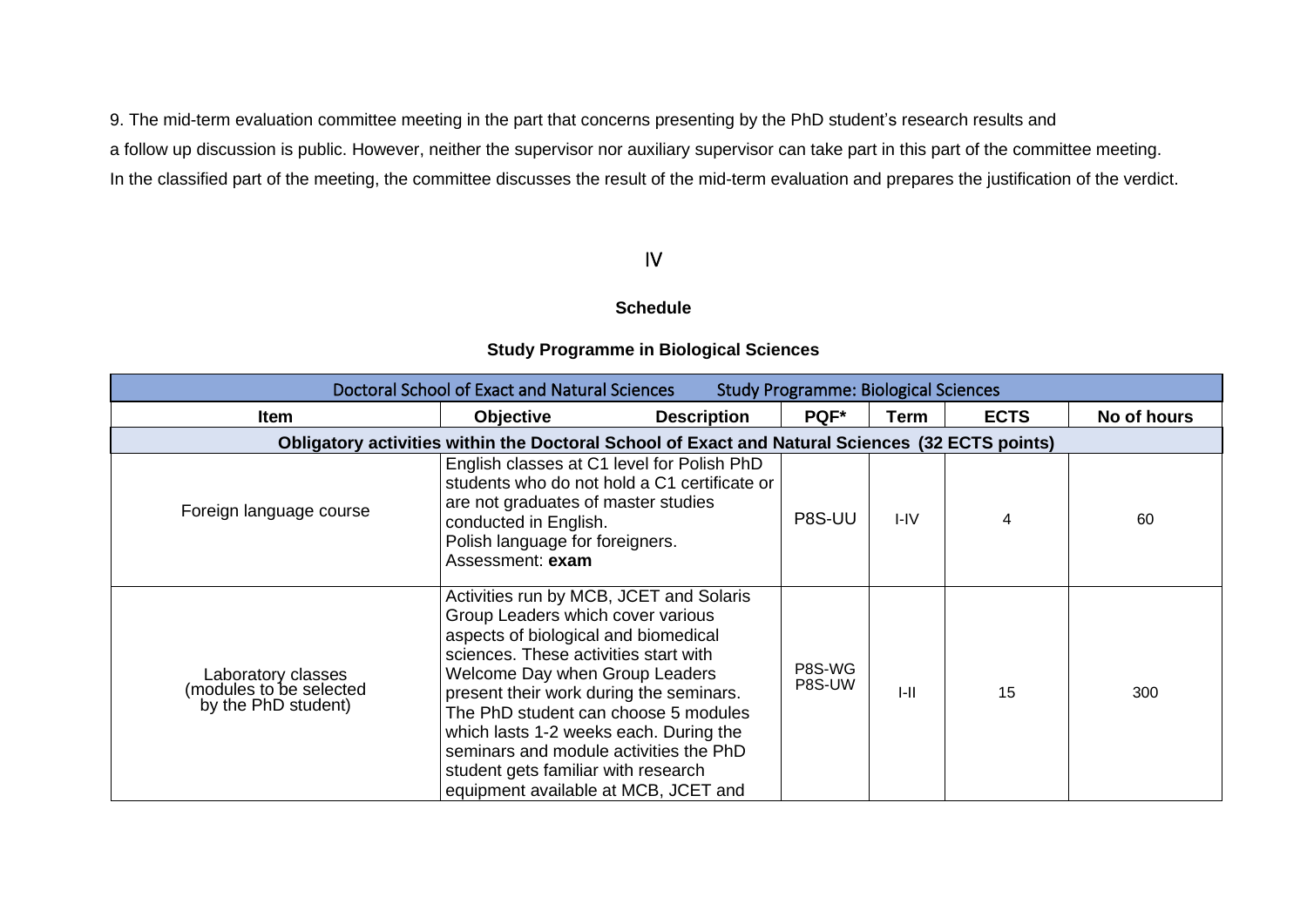|                                                                          | Solaris.<br>Assessment: written report                                                                                                                                                                                                                                                                                                                                                                                                                                                                                                                                                                                                                |                                                                                  |          |                   |     |
|--------------------------------------------------------------------------|-------------------------------------------------------------------------------------------------------------------------------------------------------------------------------------------------------------------------------------------------------------------------------------------------------------------------------------------------------------------------------------------------------------------------------------------------------------------------------------------------------------------------------------------------------------------------------------------------------------------------------------------------------|----------------------------------------------------------------------------------|----------|-------------------|-----|
| PhD student consultations with<br>the Thesis Advisory Committee<br>(TAC) | Thesis Advisory Committee (TAC) consists<br>of: Group Leader, Supervisor, MCB, CET<br>or Solaris staff member, and<br>a person (holding PhD degree) from<br>outside these units, who can be indicated<br>by the PhD student. Establishing the TAC<br>and its first consultation/advisory meeting<br>have to take place within the first six<br>months of the studies/programme. The<br>consultation consists of: presentation - 30<br>mins, discussion $-30$ mins, discussion<br>without Group Leader and Supervisor-15<br>mins, formulating conclusions and advisory<br>session - 15 mins. The PhD student<br>organizes one meeting every 12 months. | P8S-<br>WG<br><b>P8S-</b><br><b>KK</b><br><b>P8S-</b><br>UK<br><b>P8S-</b><br>UU | $I - IV$ | 2<br>(1/2 a year) | 50  |
| PhD student's presentations                                              | As part of the Study Programme, each PhD<br>student presents a poster (1 <sup>st</sup> year), an oral<br>presentation (2 <sup>nd</sup> year) during the annual<br>summer school organized by the MCB. The<br>3rd year PhD student presents his/her<br>research results at the Golden seminar at<br>the MCB; in the final year (4th year) the<br>PhD student is obliged to organise their<br>own symposium at the MCB or JCET.                                                                                                                                                                                                                         | <b>P8S-</b><br>UK<br>P8S-<br><b>UW</b>                                           | $I - IV$ | (1/2 a year)      | 50  |
| Interdisciplinary seminar                                                | Participation in a series of seminars at<br>MCB and JCET (Golden, Silver and<br>Diamond seminars)                                                                                                                                                                                                                                                                                                                                                                                                                                                                                                                                                     | <b>P8S-</b><br>KK<br>P8S-<br>WG<br><b>P8S-</b><br>UK                             | $I - IV$ | 8                 | 200 |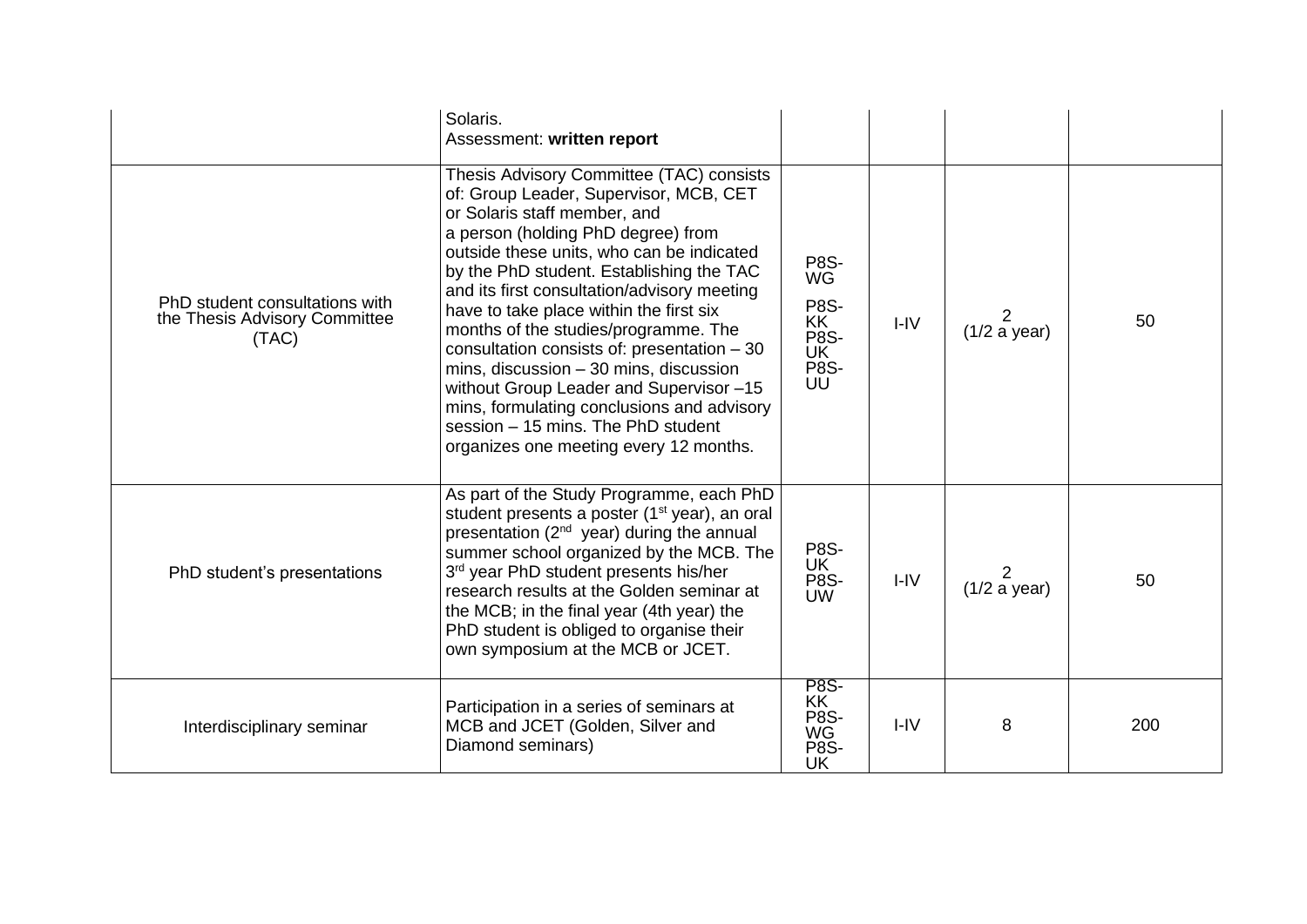| International conference                                                 | Active participation in at least one<br>international conference.                                                                                                                                                                                                                                                                                                                                                | <b>P8S-</b><br>UK<br>P8S-<br>WG                                                  | $I - IV$ |   | 25 |  |  |  |  |
|--------------------------------------------------------------------------|------------------------------------------------------------------------------------------------------------------------------------------------------------------------------------------------------------------------------------------------------------------------------------------------------------------------------------------------------------------------------------------------------------------|----------------------------------------------------------------------------------|----------|---|----|--|--|--|--|
| <b>Optional activities (minimum 2 ECTS points)</b>                       |                                                                                                                                                                                                                                                                                                                                                                                                                  |                                                                                  |          |   |    |  |  |  |  |
| Professional skills development;<br>preparation for research or R&D work | Communicating research results (posters,<br>abstracts, preparation of results and<br>illustrations for publication), team<br>communication, communication with a<br>superior, preparation of grant applications,<br>statistical analysis and bioinformatics,<br>effective negotiations, research projects<br>management and research team work,<br>social media in science.<br>Assessment: written report / exam | <b>P8S-</b><br>UU<br><b>P8S-</b><br><b>WK</b><br>P8S-<br>UK<br>P8S-<br><b>UW</b> | $I - IV$ | 3 | 70 |  |  |  |  |
| Cross-sectoral<br>activities                                             | Career Days - meetings with the<br>representatives of the scientific industry,<br>winners of research grants to see their<br>tutoring methods, entrepreneurs (from<br>biotech companies), and scientific journal<br>editors; The meeting are organised by PhD<br>students to recognise alternative<br>professional paths.<br>Assessment: written report                                                          | P8S-<br><b>WK</b><br><b>P8S-</b><br><b>UW</b>                                    | $I - IV$ |   | 25 |  |  |  |  |
| <b>Outreach activities</b>                                               | Active participation in the activities aimed at<br>popularising science, e.g. Researchers'<br>Night, Children's University, etc.                                                                                                                                                                                                                                                                                 | <b>P8S-</b><br>UU<br><b>P8S-</b><br>KO<br>P8S-<br>UU                             | $I - IV$ |   | 25 |  |  |  |  |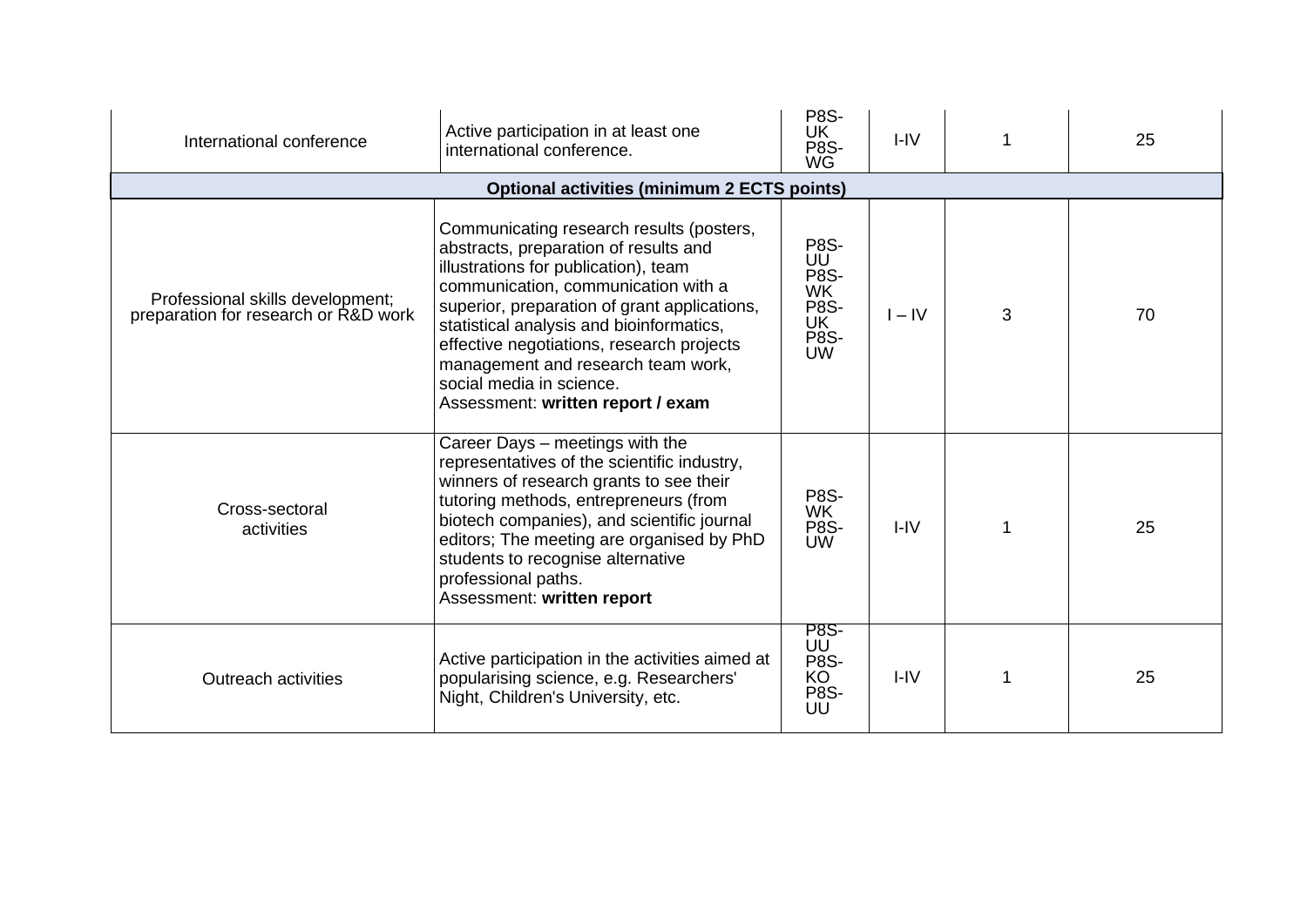| General knowledge development course                                                                    | One course selected from a range of<br>courses offered before a given academic<br>year, e.g. philosophy, ethics, artificial<br>intelligence, cosmology.<br>Assessment: exam             | P8S UW<br>P8S KR<br>P8S WK                                               | $I-VIII$      | 2 for<br>30 hours. | 60 hours<br><b>or</b><br>30 hours |  |  |  |  |  |
|---------------------------------------------------------------------------------------------------------|-----------------------------------------------------------------------------------------------------------------------------------------------------------------------------------------|--------------------------------------------------------------------------|---------------|--------------------|-----------------------------------|--|--|--|--|--|
| Optional joint activities for the Doctoral School of Exact and Natural Sciences (minimum 2 ECTS points) |                                                                                                                                                                                         |                                                                          |               |                    |                                   |  |  |  |  |  |
| Polish language for foreigners                                                                          | Polish for foreign PhD students<br>Assessment: exam                                                                                                                                     | P8S-<br>UŪ                                                               | <b>I-VIII</b> | 4                  | 60 hours                          |  |  |  |  |  |
| Foreign language course                                                                                 | Modern foreign language course<br>Assessment: exam                                                                                                                                      | <b>P8U-</b><br>UU                                                        | $I-VIII$      | 4                  | 60 hours                          |  |  |  |  |  |
| Soft skills<br>development course                                                                       | A course selected from a range of courses<br>offered before a given academic year, e.g.<br>career planning, managerial skills, business<br>communication.<br>Assessment: written report | <b>P8S-</b><br>WK<br>P8S-<br>KR<br>P8S-<br>KO                            | I-VIII        | 2 for<br>30 hours  | 30 hours                          |  |  |  |  |  |
| Doctoral School of Pure<br>and Biological Sciences<br>seminar                                           | A monthly interdisciplinary seminar with<br>lectures in English delivered by invited<br>Jagiellonian Universty researchers and<br>guest researchers.<br>Assessment: credit              | P8S_WG<br>P8S_UW<br>P8S UK                                               | $I-VIII$      | 4(1x4)             | 6 seminars a year                 |  |  |  |  |  |
| Optional activities to develop professional skills (minimum 0 ECTS points)                              |                                                                                                                                                                                         |                                                                          |               |                    |                                   |  |  |  |  |  |
| Other courses and activities leading to<br>attaining competences to accomplish<br><b>IRP</b>            | For example, summer schools, courses<br>completed at other universities, including<br>foreign universities.<br>Assessment: credit                                                       | <b>P8S-</b><br><b>UW</b><br>P8S-<br>UK <sup>T</sup><br><b>P8S-</b><br>UU | <b>I-VIII</b> | 1/2                | 30 hours<br>or<br>60 hours        |  |  |  |  |  |